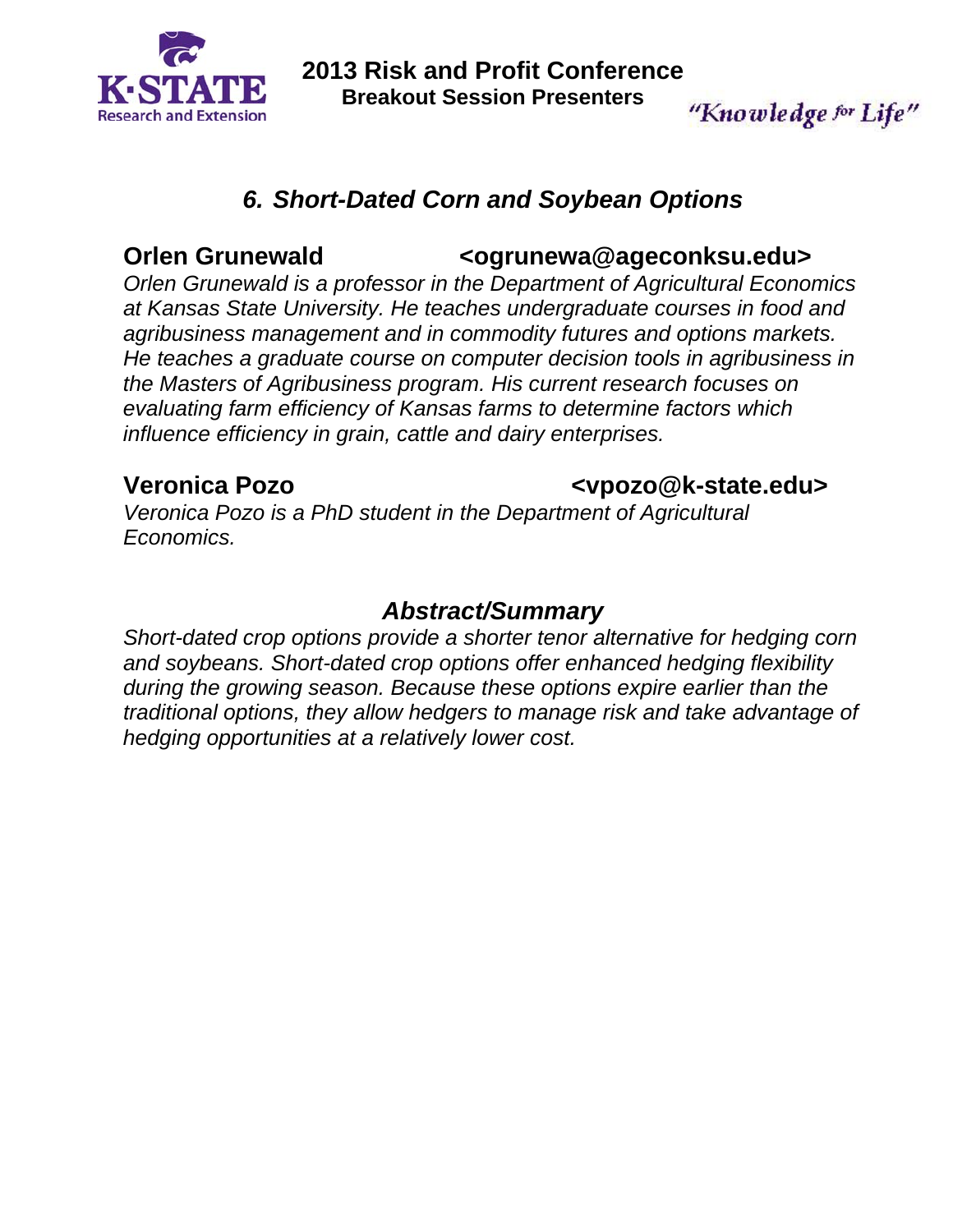

## **Agricultural Commodity Options**

- Options grants the right
- $\bullet$  But not the obligation
- To buy or sell a futures contract
	- $-$  At a predetermined price
	- For a specified period of time

**Strike Price** 

- The predetermined price of the futures contract
- Price at which the futures contract can be bought or sold

#### Premium

- The cost of the right to buy or sell a futures contract
- The buyer loses the premium regardless of whether the option is used or not

## **Real Estate Example**

Suppose that on June 1, a farmer is approached by his neighbor about purchasing acres of adjacent land at \$1,600 per acre. The farmer is almost certain that he wants the land but is unable to arrange financing for six months. The neighbor proposes to grant a six-month option on the property at  $$1,600$  per acre in exchange for a \$12 per acre fee (\$1,200).

## Real Estate Example (cont'd)

- This option is similar to a commodity option with the following characteristics:
	- $P$ urchaser = The farmer (Option buyer)
	- Grantor = The neighbor (Option seller)
	- $-$  Exercise price = (Strike price)
	- Expiration date = December 30
	- $-$  Premium = \$1,200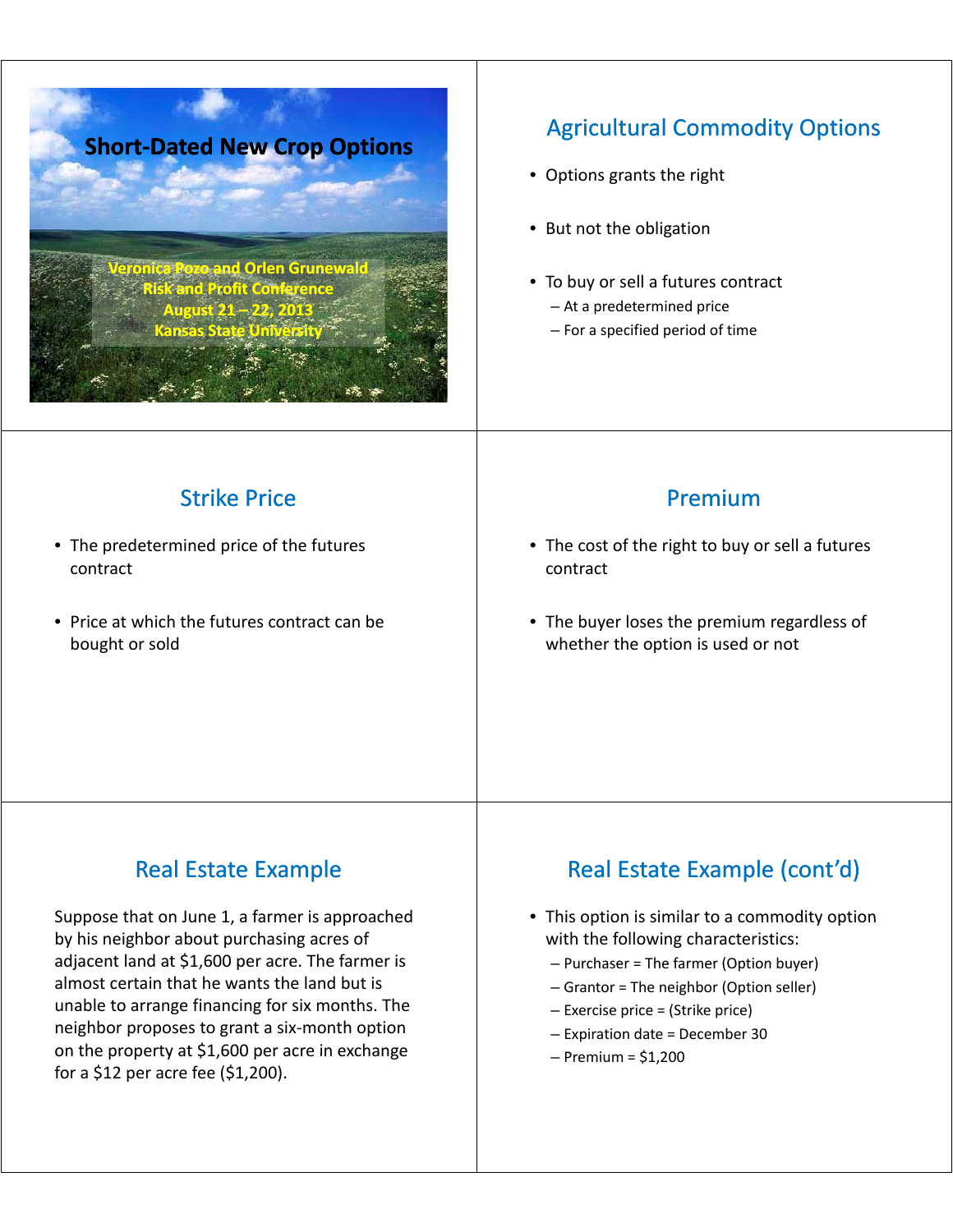| <b>Options are Popular because:</b><br>• Price insurance<br>• Limited financial obligation<br>• Marketing flexibility | <b>Two Types of Options</b><br>• Put option<br>- Gives buyer the right to sell a futures contract<br>- Provides protection against falling prices<br>- Sets a minimum price target<br>• Call option<br>- Gives buyer the right to buy a futures contract<br>- Protects against rising prices<br>- Allows participation in seasonal price rises |
|-----------------------------------------------------------------------------------------------------------------------|------------------------------------------------------------------------------------------------------------------------------------------------------------------------------------------------------------------------------------------------------------------------------------------------------------------------------------------------|
| <b>Components of Premium</b>                                                                                          | <b>Intrinsic Value</b>                                                                                                                                                                                                                                                                                                                         |
| • Intrinsic value                                                                                                     | • Positive difference between the strike price                                                                                                                                                                                                                                                                                                 |
| - Difference between the strike price of the option                                                                   | and the underlying futures price                                                                                                                                                                                                                                                                                                               |
| and the price of the underlying futures contract                                                                      | • For a put option – strike price above futures                                                                                                                                                                                                                                                                                                |
| • Time value                                                                                                          | price                                                                                                                                                                                                                                                                                                                                          |
| - Length of time to option expiration                                                                                 | • For a call option – strike price below futures                                                                                                                                                                                                                                                                                               |
| • Premium = Intrinsic value + Time value                                                                              | price                                                                                                                                                                                                                                                                                                                                          |
| <b>Time Value</b>                                                                                                     | <b>Components of Time Value</b>                                                                                                                                                                                                                                                                                                                |
| • Portion of option premium resulting from                                                                            | • Time                                                                                                                                                                                                                                                                                                                                         |
| length of time to expiration                                                                                          | • Volatility                                                                                                                                                                                                                                                                                                                                   |
| - Expiration is the date on which the rights of the                                                                   | • Interest rates                                                                                                                                                                                                                                                                                                                               |
| option holder expire                                                                                                  | • Underlying futures price                                                                                                                                                                                                                                                                                                                     |

- Decreases with length of time until expiration
- Increases as price volatility of the underlying futures contract increases
- Underlying futures price
- Strike price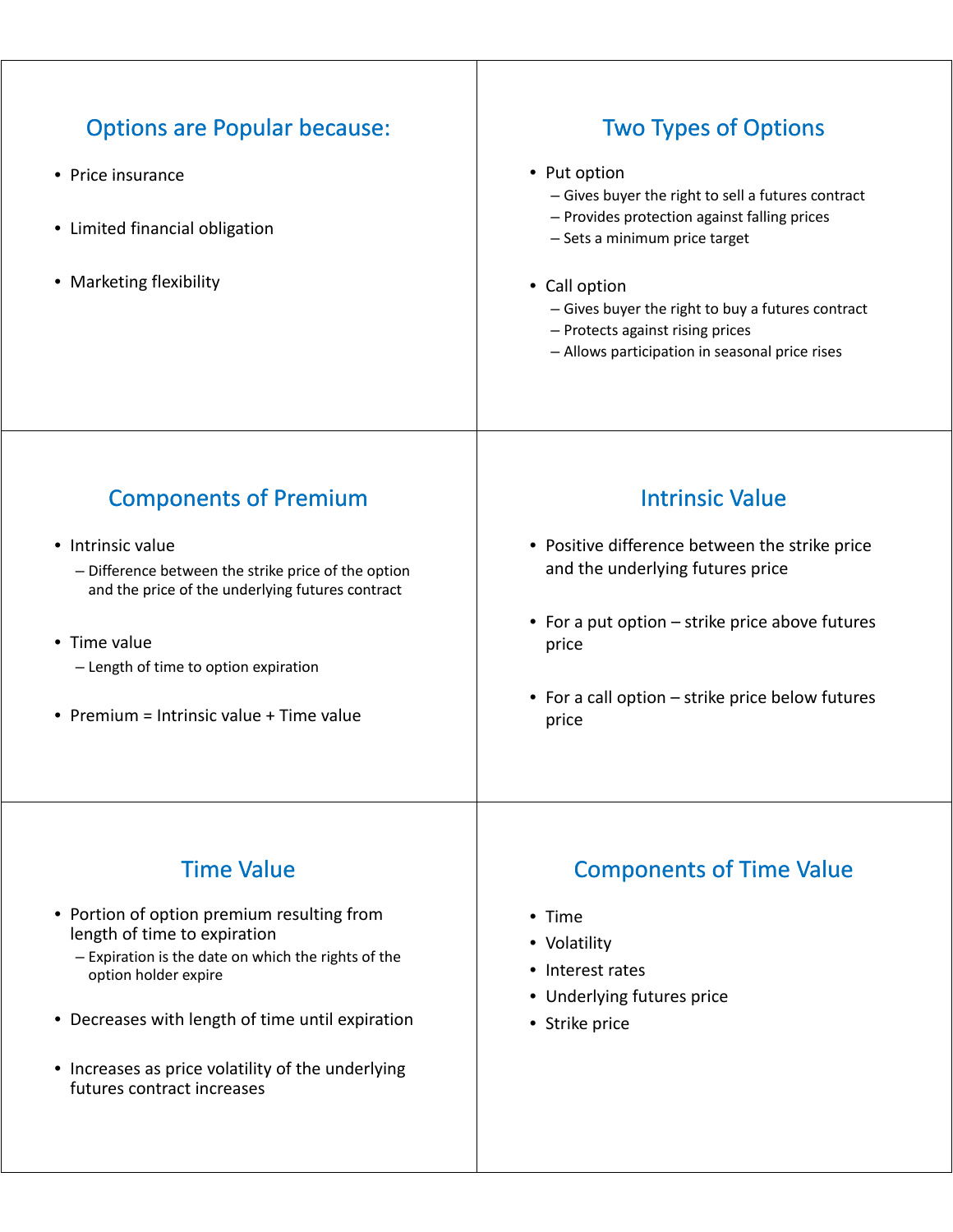#### **Time Decay**



#### Reasons why a Producer might buy **Options**

#### **Action Reason**

• Buys a Put • Needs price protection (floor) for crops

requirements

going to rise

- Buys a Call
- 

# • Buys a Call • Has sold crops and believes prices are

• Needs price protection (ceiling) on feed

#### **Options Worksheet**

#### **Put**

- Strike price
- Expected basis
- Premium
- 
- = Expected minimum net price

#### **Call**

- Strike price
- Expected basis
- + Premium
- Commission and Commissi **Commission** 
	- = Expected maximum net price

#### Short-Dated New Crop (SDNC) Options?

- Compared to standard options SDNC options provide
	- Lower time value
	- Lower premiums
- SDNC options may provide a hedge during the life of the option as effective as one with standard options, but at a more attractive price

#### Minimum Price Contracts (MPCs)

- Because of the lower premium, SDNC options allow elevators to offer MPCs at a reduced cost compared to MPCs structured with standard options
- The tradeoff in using an SDNC option is the shorter length of protection (time value) provided by the contract for a lower premium cost

#### How do SDNC Options work?

- SDNC options expire earlier than standard options
- In all other ways are identical to standard options
- SDNC options are offered on
	- December corn
	- July wheat
	- November soybeans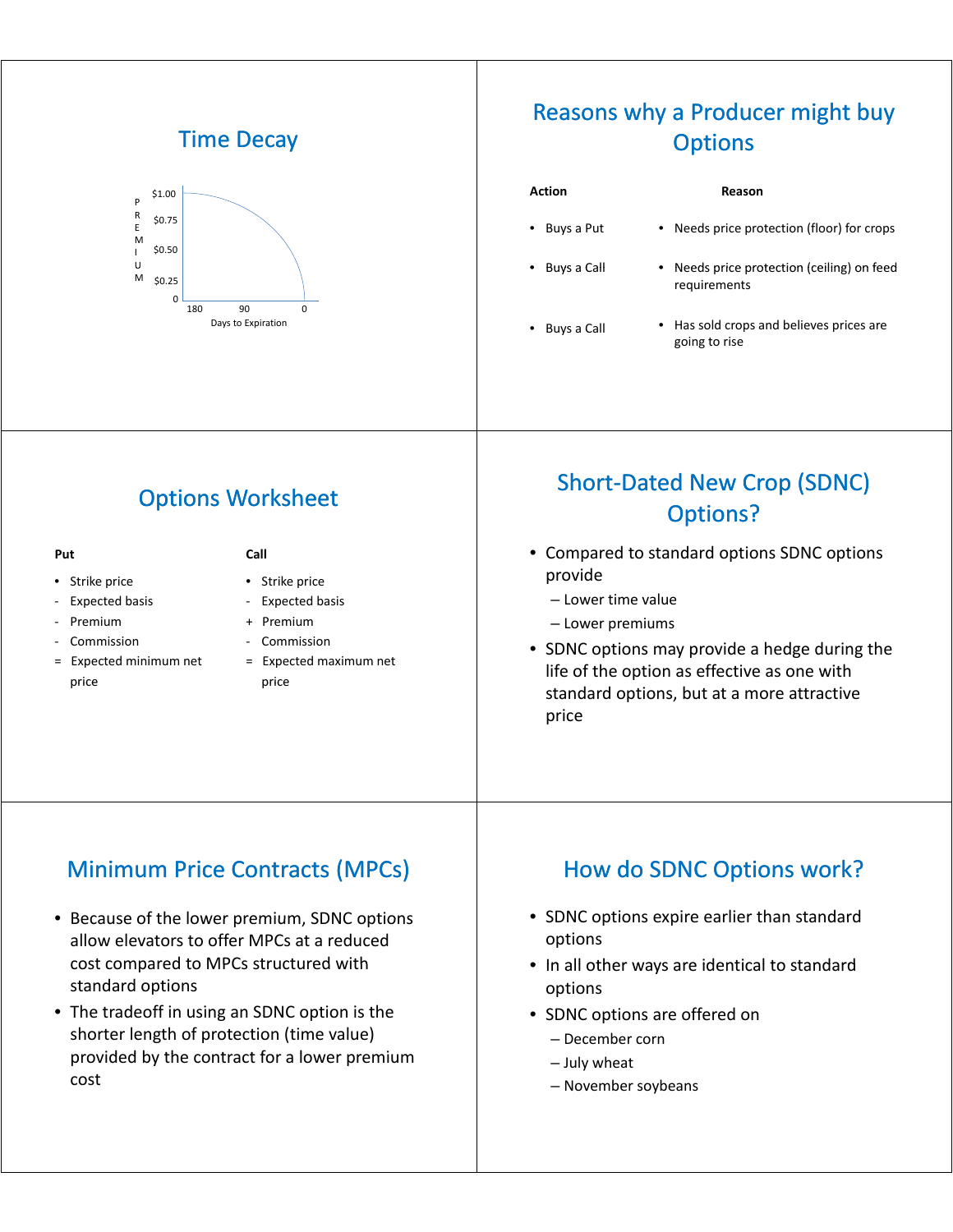### **SDNC Corn Options Expirations**

| <b>Corn Underlying Futures: December</b> |      |     |     |     |     |     |     |     |     |            |            |
|------------------------------------------|------|-----|-----|-----|-----|-----|-----|-----|-----|------------|------------|
| Jan                                      | Feb. | Mar | Apr | May | Jun | Jul | Aug | Sep | Oct | <b>Nov</b> | <b>Dec</b> |
| May SDNC                                 |      |     |     |     |     |     |     |     |     |            |            |
| <b>July SDNC</b>                         |      |     |     |     |     |     |     |     |     |            |            |
| <b>September SDNC</b>                    |      |     |     |     |     |     |     |     |     |            |            |
| <b>December Standard Option</b>          |      |     |     |     |     |     |     |     |     |            |            |

#### **Minimum Price Contract Basics**

- An elevator can structure an MPC using a Forward Contract + Call
- The farmer will deliver a specific quantity of corn to the elevator during a specific time period for an established minimum price
- The farmer would have the option to re-price the corn should any price improvement occur

#### Forward Contract + Call

- The farmer enters into a Forward Contract with the elevator and the elevator purchases a Call option
- The Forward Contract price is reduced by the premium price of the call
- This establishes the minimum price the producer will be paid

#### Forward Contract + Call (cont'd)

- If futures prices increase, the farmer can reprice the forward contract at a higher price
- The elevator sells the call and adds the sale price of the call to the minimum price
- $\bullet$  If the call has remaining time value, the elevator may either retain the time value or may return it to the farmer

#### Comparing MPCs with SDNC vs. Standard Corn Options

|                          | <b>Standard</b>                | <b>Short-Dated New Crop</b>     |                            |                    |  |  |
|--------------------------|--------------------------------|---------------------------------|----------------------------|--------------------|--|--|
| On July 10, 2013         | December<br><b>Call Option</b> | September<br><b>Call Option</b> | <b>July Call</b><br>Option | May Call<br>Option |  |  |
| December Corn Futures    | 5.20                           | 5.20                            | N/A                        | N/A                |  |  |
| - Basis                  | (0.20)                         | (0.20)                          | N/A                        | N/A                |  |  |
| = Forward Contract Price | 5.00                           | 5.00                            | N/A                        | N/A                |  |  |
| - Premium                | 0.38                           | 0.24                            | N/A                        | N/A                |  |  |
| = Offered MPC Price      | 4.62                           | 4.76                            | N/A                        | N/A                |  |  |
| <b>Protection Period</b> | 326 days                       | 235 days                        | 172 days                   | $109$ days         |  |  |

#### Comparing MPCs with SDNC vs. Standard Corn Options

|                               | <b>Standard</b>                | <b>Short-Dated New Crop</b>     |                            |                    |  |
|-------------------------------|--------------------------------|---------------------------------|----------------------------|--------------------|--|
| <b>Call Expires Worthless</b> | December<br><b>Call Option</b> | September<br><b>Call Option</b> | <b>July Call</b><br>Option | May Call<br>Option |  |
| December Corn Futures         | 5.20                           | 5.20                            |                            |                    |  |
| - Basis                       | (0.20)                         | (0.20)                          | -                          |                    |  |
| = Forward Contract Price      | 5.00                           | 5.00                            | ۰                          |                    |  |
| - Premium                     | 0.38                           | 0.24                            | -                          |                    |  |
| = MPC Price                   | 4.62                           | 4.76                            |                            |                    |  |
| December Corn Futures         | 5.00                           | 5.00                            |                            |                    |  |